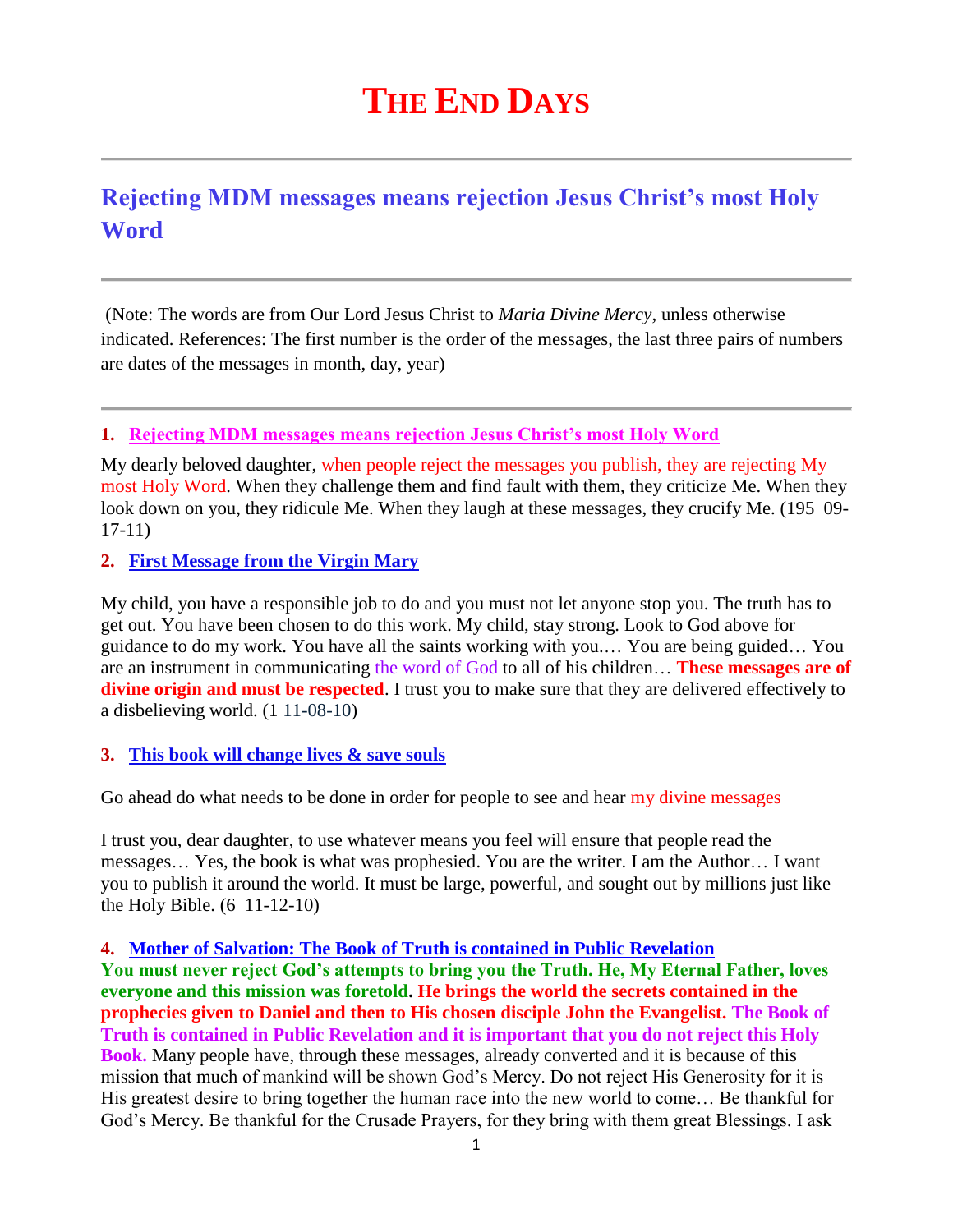that you allow me, your beloved Mother, to fill your hearts with joy. You must allow the happiness, which can only come as a Gift from God, to flood your souls in the knowledge of what is to come… Please accept this great Gift. Do not allow those souls, whose hearts are festered with hatred, to pull you away from the Truth. Without the Truth there can be no life. (1,256 11-08-14)

#### **5. [I will salvage 5 billion souls because of this Mission](http://www.thewarningsecondcoming.com/i-will-salvage-5-billion-souls-because-of-this-mission/)**

All I ever wanted to do was to save the souls of God's children. All that My Eternal Father desired was for His children to love Him as He loves them… **But, by rejecting the Ten Commandments, man puts a great distance between himself and God… I desire now that each of you recites from this day, and every day from now on, Crusade Prayer number (33) and that you keep a copy of the Seal of the Living God close to you. Many people who may not be aware of this Mission may also receive the Protection of the Seal when you pray for them, as you recite this prayer.**

**All of God's children who have the Seal of the Living God will be immune to the troubles, which will come as the Great Tribulation unfolds.** I ask that you do this today for I promise you great protection against the persecutors of the Christian Faith and the upheavals, which will be witnessed across the four corners of the earth. I ask that you do not allow fear of any kind to trouble your hearts… Know also, that I will curtail the suffering, which will be inflicted upon humanity by the Beast, such is My Mercy. **But first, God's Punishment will be witnessed for this has been foretold, and it is a necessary part of the final purification of man…** I will save all those for whom you beg My Mercy, through the recital of My Crusade Prayers. The only sin, which cannot be forgiven, is the eternal sin of blasphemy against the Holy Spirit… All you must do is ask. (1,257 11-09-14)

#### **6. [The only objective of private revelation is to save souls](http://www.thewarningsecondcoming.com/the-only-objective-of-private-revelation-is-to-save-souls/)**

It has always been God's desire to intervene in the world by revealing the Truth to chosen souls, as a means to create a better understanding as to what is needed to save your soul. It is also a means by which He warns His children when they are being led astray by His enemies… The contents of this Book, makes for difficult reading because it foretells the final betrayal of Me, Jesus Christ, by those who claim to govern My Church. Let the Truth be heard, for it is written and, what is written by God, is sacrosanct. (1,260 11-13-14)

### **7. [Mother of Salvation: You either accept the Word of God, laid down by Him, or you do not](http://www.thewarningsecondcoming.com/mother-of-salvation-you-either-accept-the-word-of-god-laid-down-by-him-or-you-do-not/)**

The Truth, dear children, given to humanity by the Manifestation of my Eternal Father, through His only begotten Son, Jesus Christ, is being torn apart. Do not embrace any form of doctrine, which does not uphold the Truth as a whole. You must never say that part of the Truth is important and then deny the rest of it. You either accept the Word of God, laid down by Him, or you do not. Time is of no significance. **What was given thousands of years ago to man, through the Word of God, has not changed, nor can it**. Anything, which comes from God must remain intact, no matter how difficult this is. To remain true to God's Teachings requires great strength, stamina and a willful determination… If you truly love God, you will remain loyal to the Word. If you say you are a disciple of my Son, Jesus Christ, then you must follow His Teachings. (1,302 01-07-15)

#### **8. [You either love Me according to My Word or not at all](http://www.thewarningsecondcoming.com/you-either-love-me-according-to-my-word-or-not-at-all/)**

Reason plays no part in the minds of those who will reject fiercely the Holy Word of God including those who are against Me anyway and those who do not remain loyal to the Word completely. You can only say you are of Me as one body – not part of your body. You cannot say you love me with just a part of you. You either love Me according to My Word or not at all. When you betray Me you will do this by justifying your reasons when you accept lies about Who **I Am**, What **I Am** and What